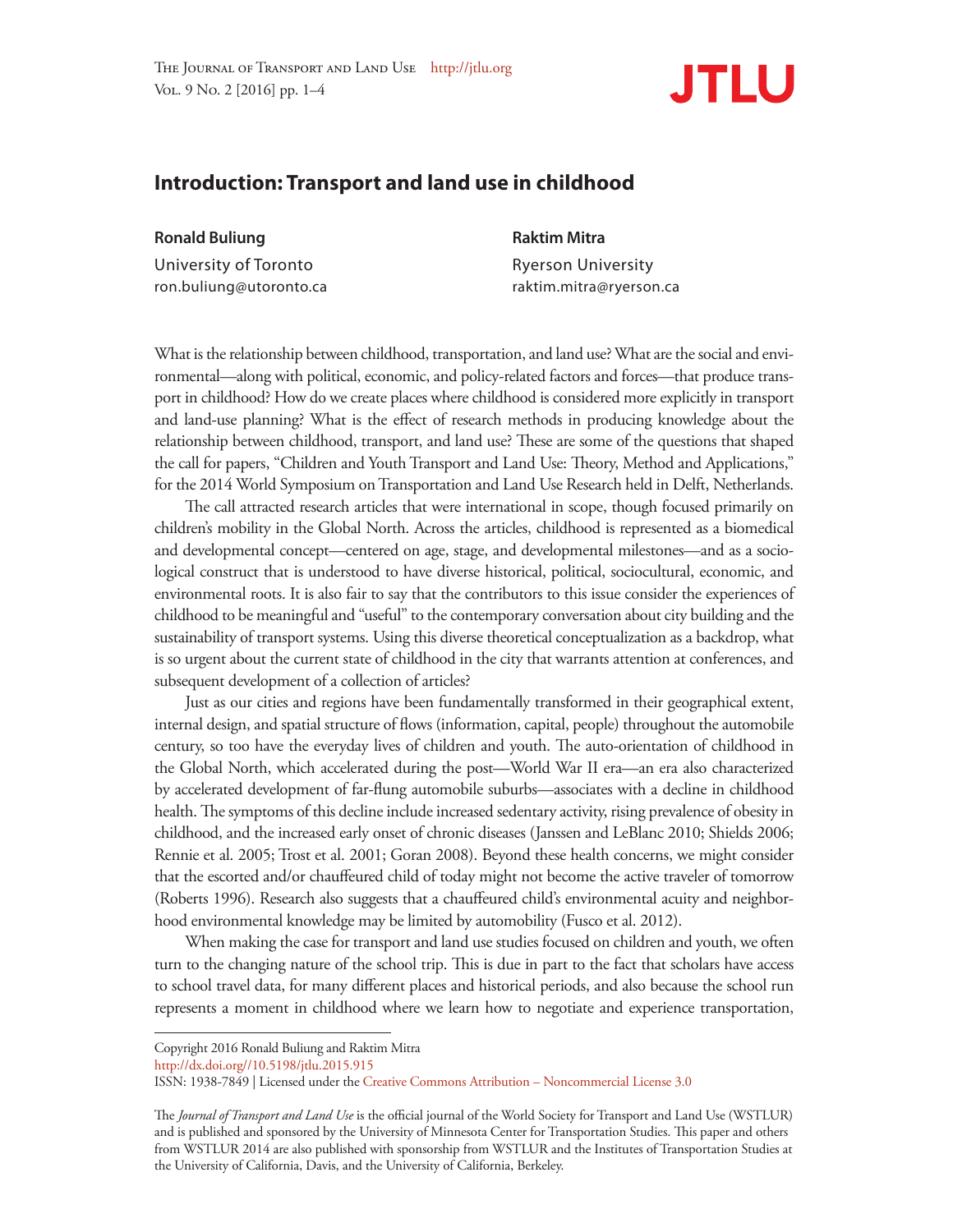for an obligatory activity, on a daily basis. Looking across North America and parts of Europe, what we have seen is a steady decline in active school transportation (more specifically, walking and cycling) since the end of World War II (Buliung et al. 2009; McDonald et al. 2011; Pooley et al. 2005). Four of the five papers included in this issue address this problem by examining walking and cycling for school transportation, using case studies from Toronto, Canada (Larsen et al. 2016; Mitra et al.,2016), Rishon LeZion, Israel (Moran et al. 2016), and Helsinki, Finland (Sarjala et al. 2016). More specifically, these papers focus on the potential influence of the neighborhood built environment on active mobility in childhood. Some of these papers emphasize measurement issues, particularly with regard to travel routes (Larsen et al. 2016) and neighborhood characteristics (Sarjala et al. 2016), to improve our understanding of the geography of children's mobility. Others highlight the importance of distinguishing between travel modes when exploring school travel or other aspects of childhood mobility and point out that a "walkable" neighborhood may not always be "bikeable" (Moran et al. 2016).

Situating children's mobility within its historical context is also important; there exists no universal childhood experience, either historically or geographically (Prout 2005). Mitra and his colleagues (2016) provide a historical perspective on the decline in active school transportation between 1986 and 2006 in Toronto, Canada, where they report a potentially declining importance of the neighborhood environment, and perhaps an increasing influence of school-travel distance, in mobility decisions.

Over the past decades, we have also seen an increase in the supervision of children for most things, including transportation (Hillman et al. 1990; Mackett et al. 2007). Active travel (e.g., walking, cycling) presents an opportunity for children to practice independent mobility (Mitra 2013). For the majority of today's children, constant parental supervision can be seen as a barrier that may deprive them from myriad physical, social, and health benefits (Mackett et al. 2007; Mitra et al. 2014). Interestingly, the opposite may be true for those who are on the verge of adulthood (i.e., teenagers), for whom the ability to drive may be considered an important step toward independence from parental supervision and chauffeuring. McDonald et al. (2016) confirm this hypothesis in their study focusing on teenage girls in the US cities of San Diego and Minneapolis. However, the authors found that the geography of activity participation remained somewhat unchanged regardless of licensure.

The publication of this issue is quite timely, as it intersects with data suggesting that the social and economic polarization we are seeing at essentially all scales, from the local to global, is rising among children living in so-called developed economies (Hudson and Kühner 2016). In this issue, the relationship between income and children's transport and land use is directly addressed in the papers by Larsen et al. (2016), Mitra et al. (2016), McDonald et al. (2016), and Sarjala et al. (2016). Arguably, there is more work to be done to understand what is happening at the intersection between poverty, land use, transportation, and childhood. The mediating role of culture and race, as McDonald et al. (2016) begin to unfold in their paper, also remains an important topic for future research.

Advancing a research agenda focused on interactions between modern childhood, transport, and land use is justifiable given a context characterized by declining population health and rising automobile use. Many scholars, some politicians, and practicing planners claim to be interested in changing how we move about, with a view to positively affecting population health, climate change, and the wanton consumption of viable agricultural land for development. If we or they are actually serious about this, then childhood warrants considerable attention as a starting point for planning how we can proceed with the long-term project of changing our urban development and transport practices and cultures. Contributing to the development of evidence to inform an understanding of childhood, transport, and land-use interactions—with a view to ultimately making childhood something that is less exotic and more accepted, standard, and/or considered when we plan and design land use and transport—is, in part, what this issue is about. We hope you enjoy the papers and are similarly inspired to consider children in your future research.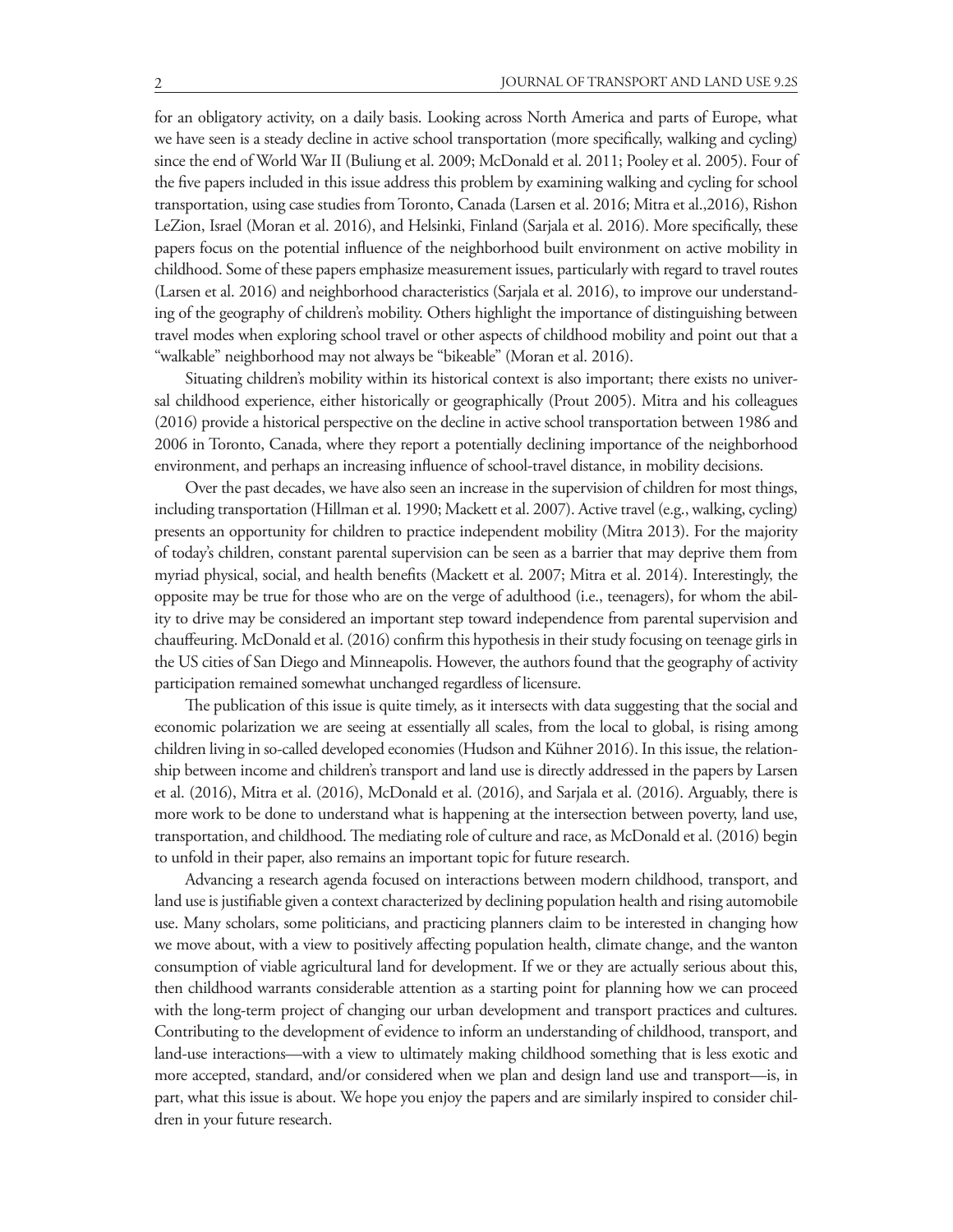## **References**

- Buliung, R. N., R. Mitra, and G. Faulkner. 2009. Active school transportation in the Greater Toronto Area, Canada: An exploration of trends in space and time (1986–2006). *Preventive Medicine* 48: 507–512.
- Fusco, C., F. Moola, G. Faulkner, R. Buliung, and V. Richichi. 2012. Toward an understanding of children's perceptions of their transport geographies: (Non)Active school travel and visual representations of the built environment. *Journal of Transport Geography* 20(1): 62–70.
- Goran, M. I. 2008. Energy expenditure, body composition, and disease risk in children and adolescents. *Proceedings of the Nutrition Society* 56:195–209.
- Hillman, M., J. Adams, and J. Whitelegg. 1990. *One False Move: A Study of Children's Independent Mobility.* London: PSI Press.
- Hudson, J., and S. Kühner. 2016. UNICEF Innocenti Report Card 13 Children in the Developed World. Available at: https://www.unicef-irc.org/publications/series/16/ [Accessed May 2016].
- Janssen, I., and A. G. LeBlanc. 2010. Systematic review of the health benefits of physical activity and fitness in school-aged children and youth. *International Journal of Behavioral Nutrition and Physical Activity:* 40.
- Larsen, K., R. N. Buliung, and G. Faulkner. 2016. School travel route measurement and built environment effects in models of children's school travel behavior. *Journal of Transportation and Land Use*  9(2): 1–19.
- Makett, R., B. Brown, Y. Gong, K. Kitazawa, and J. Paskins. 2007. Setting children free: Children's independent movement in the local environment. Paper 118, UCL Working Paper Series. Centre for Advanced Spatial Analysis, University College London.
- McDonald, N. C., A. L. Brown, L. M. Marchetti, and M. S. Pedroso. 2011. U.S. school travel, 2009: An assessment of trends. *American Journal of Preventive Medicine* 41:146–151.
- McDonald, N., L. A. Merlin, H. Hu, J. Shih, D. A. Cohen, K. R. Evenson, T. L. Mckenzie, and D. A. Rodriguez. 2016. Longitudinal analysis of adolescent girls' activity patterns: Understanding the influence of the transition to licensure. *Journal of Transport and Land Use* 9(2): 1–20.
- Mitra, R. 2013. Independent mobility and mode choice for school transportation: A review and framework for future research. *Transportation Reviews* 33(1): 21–43.
- Mitra, R., G. E. J. Faulkner, R. N. Buliung, and M. R. Stone. 2014. Do parental perceptions of the neighbourhood environment influence children's independent mobility? Evidence from Toronto, Canada. *Urban Studies* 51 (16): 3401–3419.
- Mitra, R., E. M. Papaioannou, and K. M. N. Habib. 2016. Past and present of active transportation: An explanation of the influence of the built environment in Toronto, Canada, from 1986 to 2006. *Journal of Transport and Land Use* 9(2): 1–17.
- Moran, M., P. Plaut, and O. Baron-Espel. 2016. Do children walk where they bike? Exploring built environment correlates of children's walking and bicycling. *Journal of Transport and Land Use* 9(2): 1–23.
- Pooley, C. G., J. Turnbull, and M. Adams. 2005. The journey to school in Britain since the 1940s: continuity and change. *Area* 37: 43–53.
- Prout, A. 2005. *The Future of Childhood.* London: Routledge.
- Rennie, K. L., L. Johnson, and S. A. Jebb. 2005. Behavioural determinants of obesity. *Best Practice & Research Clinical Endocrinology & Metabolism* 19: 343–358.
- Roberts, I., 1996. Children and sport: Walking to school as future benefits. BMJ 312: 1229.
- Sarjala, S., A. Broberg, and A. Hynynen. 2016. Children and youth transport in different urban mor-